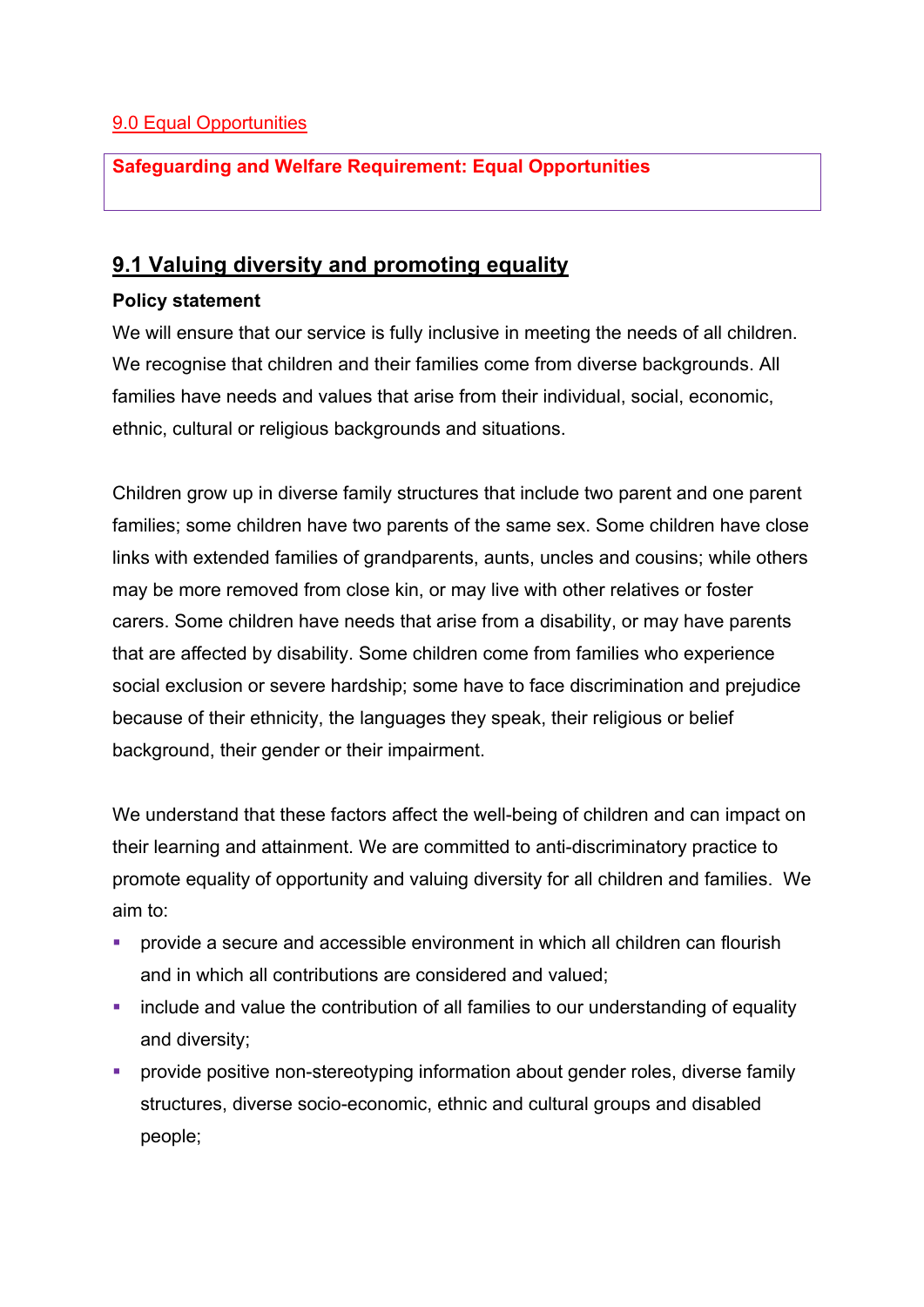- **•** improve our knowledge and understanding of issues of anti-discriminatory practice, promoting equality and valuing diversity;
- challenge and eliminate discriminatory actions;
- make inclusion a thread that runs through all of the activities of the setting; and
- foster good relations between all communities.

# **Procedures**

# **Admissions**

Our setting is open and accessible to all members of the community.

- We advertise our service widely.
- We reflect the diversity of our society in our publicity and promotional materials.
- We provide information in clear, concise language, whether in spoken or written form.
- We provide information in other languages (where ever possible).
- We base our Admissions Policy on a fair system.
- We ensure that all parents are made aware of our Valuing Diversity and Promoting Equality Policy.
- We do not discriminate against a child or their family, or prevent entry to our setting, on the basis of a protected characteristic as defined by the Equalities Act (2010). These are:
	- **-** disability;
	- **-** race;
	- **-** gender reassignment;
	- **-** religion or belief;
	- **-** sex;
	- **-** sexual orientation;
	- **-** age;
	- **-** pregnancy and maternity; and
	- **-** marriage and civil partnership.
- We do not discriminate against a child with a disability or refuse a child entry to our setting for reasons relating to their disability.
- We ensure, wherever possible, that we have a balanced intake of boys and girls in the setting.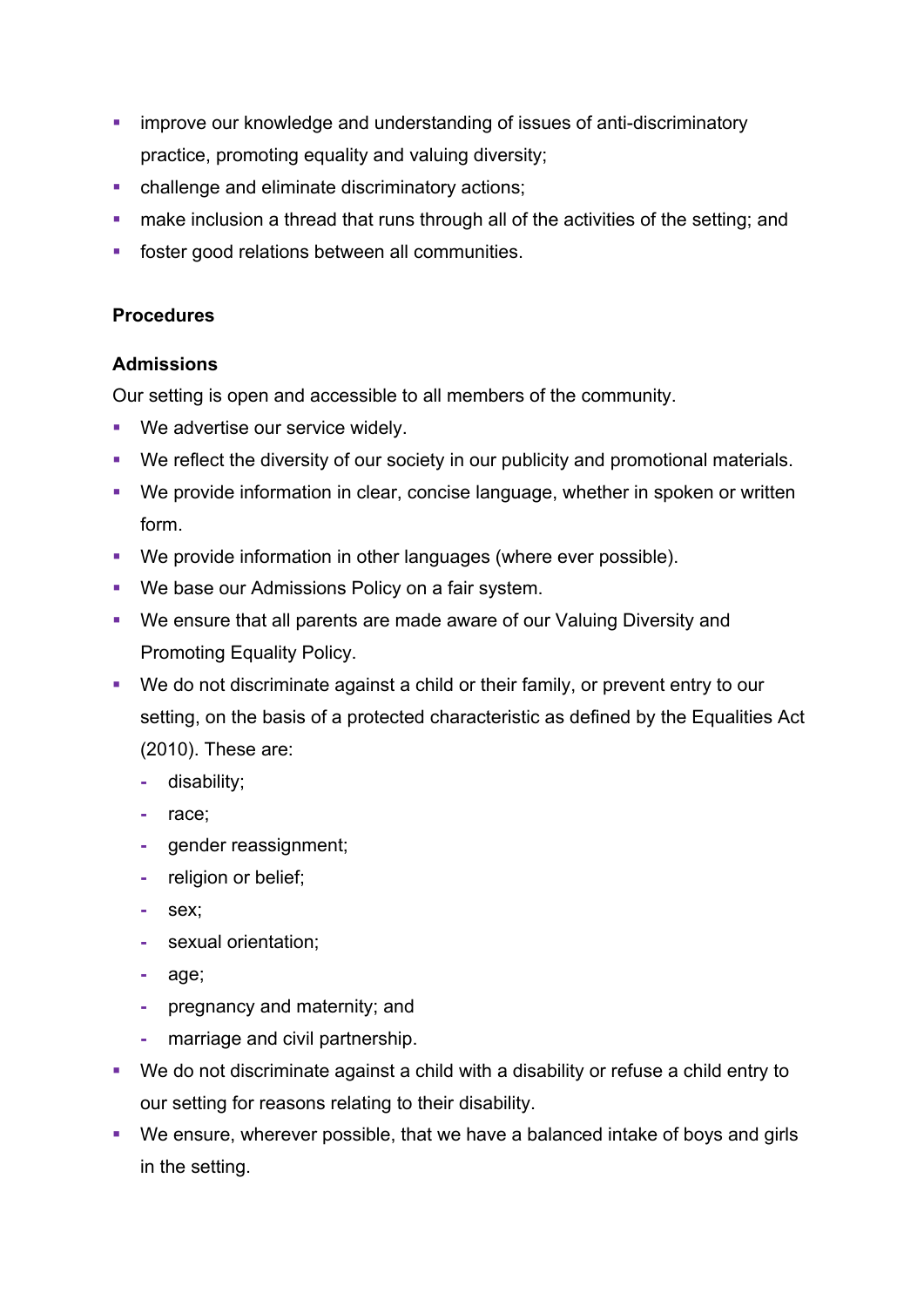- We make adjustments to ensure that disabled children can participate successfully in the services offered by the setting and in the curriculum offered.
- We take action against any discriminatory behaviour by our staff, volunteers or parents whether by:
	- **-** direct discrimination someone is treated less favourably because of a protected characteristic e.g. preventing families of some racial groups from using the service;
	- **-** indirect discrimination someone is affected unfavourably by a general policy e.g. children must only speak English in the setting;
	- **-** association discriminating against someone who is associated with a person with a protected characteristic e.g. behaving unfavourably to someone who is married to a person from a different cultural background; or
	- **-** perception discrimination on the basis that it is thought someone has a protected characteristic e.g. making assumptions about someone's sexual orientation because of their mannerisms or how they speak.
- Displaying of openly discriminatory and possibly offensive materials, name calling, or threatening behaviour are unacceptable on, or around, our premises and will be dealt with immediately and discreetly by asking the adult to stop using the unacceptable behaviour and inviting them to read and to act in accordance with the relevant policy statement and procedure. Failure to comply may lead to the adult being excluded from the premises.

#### *Employment*

- We advertise posts and all applicants are judged against explicit and fair criteria.
- § Applicants are welcome from all backgrounds and posts are open to all.
- We may use the exemption clauses in relevant legislation to enable the service to best meet the needs of the community.
- § *The applicant who best meets the criteria is offered the post, subject to references and suitability checks. This ensures fairness in the selection process.*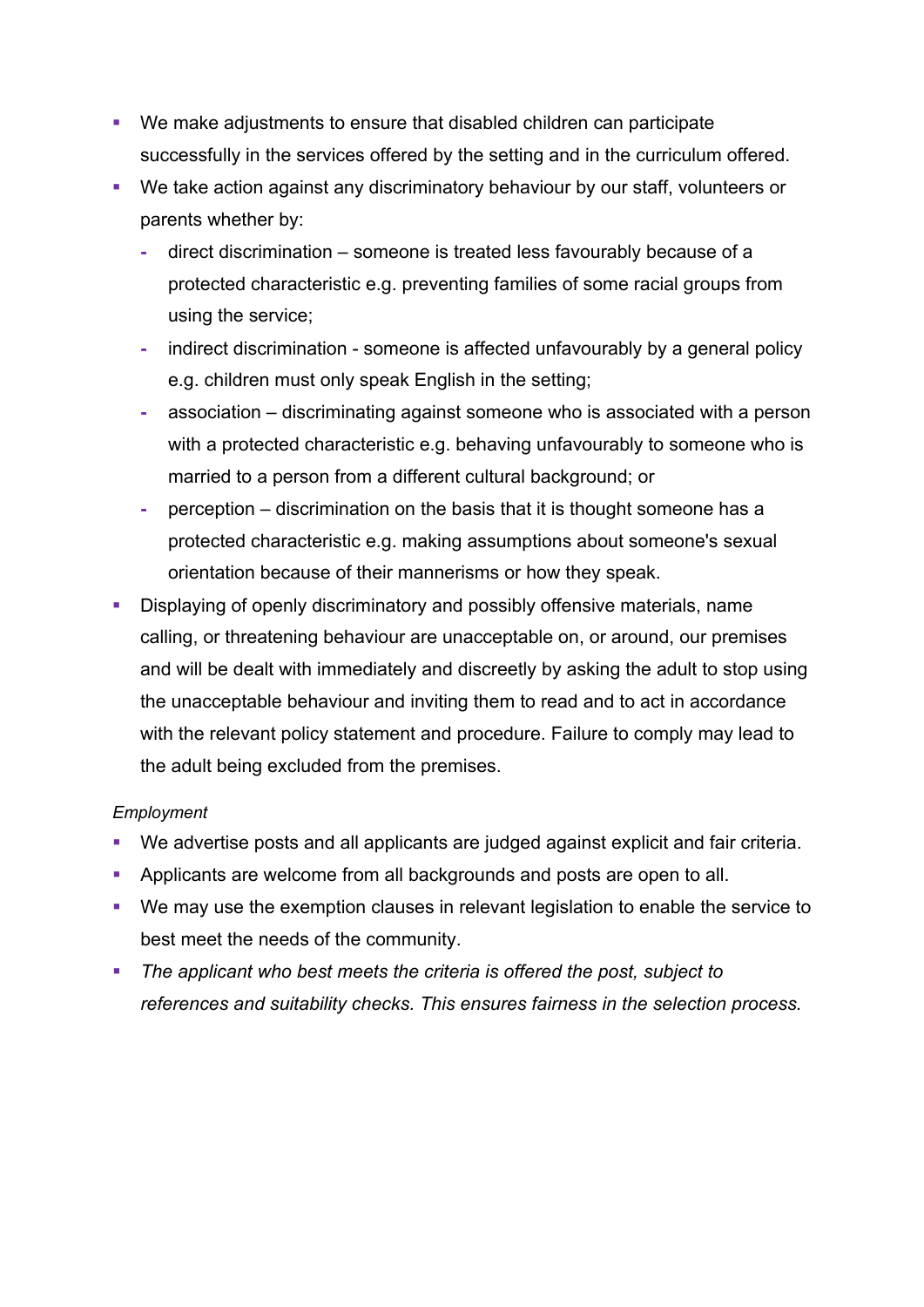- § *All our job descriptions include a commitment to promoting equality, and recognising and respecting diversity as part of their specifications.*
- § *We monitor our application process to ensure that it is fair and accessible.*

# **Training**

- We seek out training opportunities for our staff and volunteers to enable them to develop anti-discriminatory and inclusive practices, which enable all children to flourish.
- We ensure that our staff are confident and fully trained in administering relevant medicines and performing invasive care procedures when these are required.
- We review our practices to ensure that we are fully implementing our policy for Valuing Diversity and Promoting Equality.

# **Curriculum**

The curriculum offered in our setting encourages children to develop positive attitudes about themselves as well as people who are different from themselves. It encourages children to empathise with others and to begin to develop the skills of critical thinking.

Our environment is as accessible as possible for all visitors and service users. If access to the setting is found to treat disabled children or adults less favourably, then we make reasonable adjustments to accommodate the needs of disabled children and adults. We do this by:

- **■** making children feel valued and good about themselves and others;
- ensuring that children have equality of access to learning;
- undertaking an access audit to establish if the setting is accessible to all disabled children and adults;
- making adjustments to the environment and resources to accommodate a wide range of learning, physical and sensory impairments;
- making appropriate provision within the curriculum to ensure each child receives the widest possible opportunity to develop their skills and abilities, e.g. recognising the different learning styles of girls and boys;
- positively reflecting the widest possible range of communities in the choice of resources;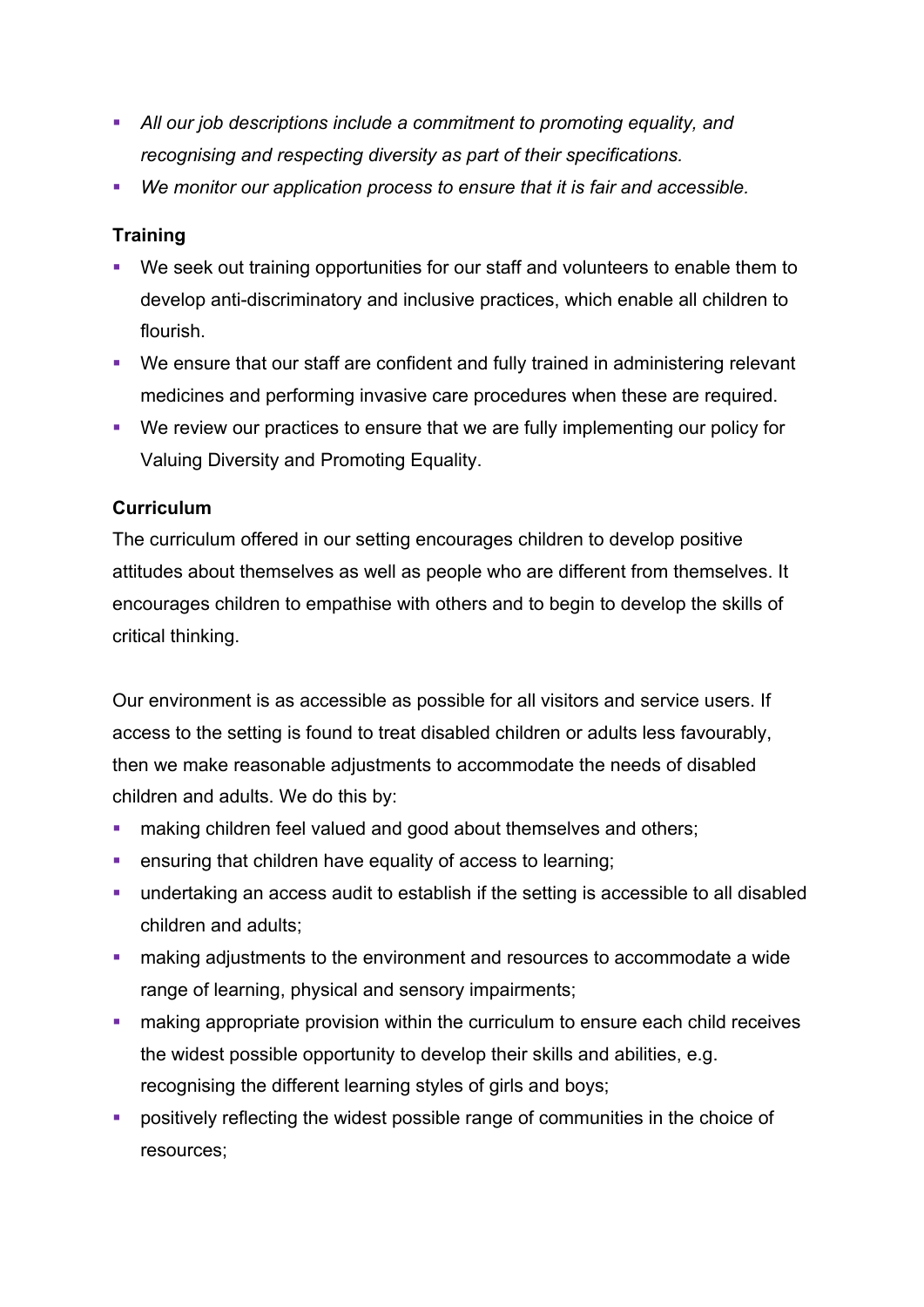- avoiding stereotypes or derogatory images in the selection of books or other visual materials;
- celebrating locally observed festivals;
- creating an environment of mutual respect and tolerance;
- differentiating the curriculum to meet children's special educational needs;
- helping children to understand that discriminatory behaviour and remarks are hurtful and unacceptable;
- **ensuring that the curriculum offered is inclusive of children with special** educational needs and disabled children;
- ensuring that children learning English as an additional language have full access to the curriculum and are supported in their learning; and
- ensuring that children speaking languages other than English are supported in the maintenance and development of their home languages.

# *Valuing diversity in families*

- We welcome the diversity of family lifestyles and work with all families.
- We encourage children to contribute stories of their everyday life to the setting.
- We encourage mothers, fathers and other carers to take part in the life of the setting and to contribute fully.
- For families who speak languages in addition to English, we will develop means to encourage their full inclusion.
- We offer a flexible payment system for families experiencing financial difficulties and offer information regarding sources of financial support.
- We take positive action to encourage disadvantaged and under-represented groups to use the setting.

# *Food*

- § We work in partnership with parents to ensure that dietary requirements of children that arise from their medical, religious or cultural needs are met where ever possible.
- We help children to learn about a range of food, and of cultural approaches to mealtimes and eating, and to respect the differences among them.